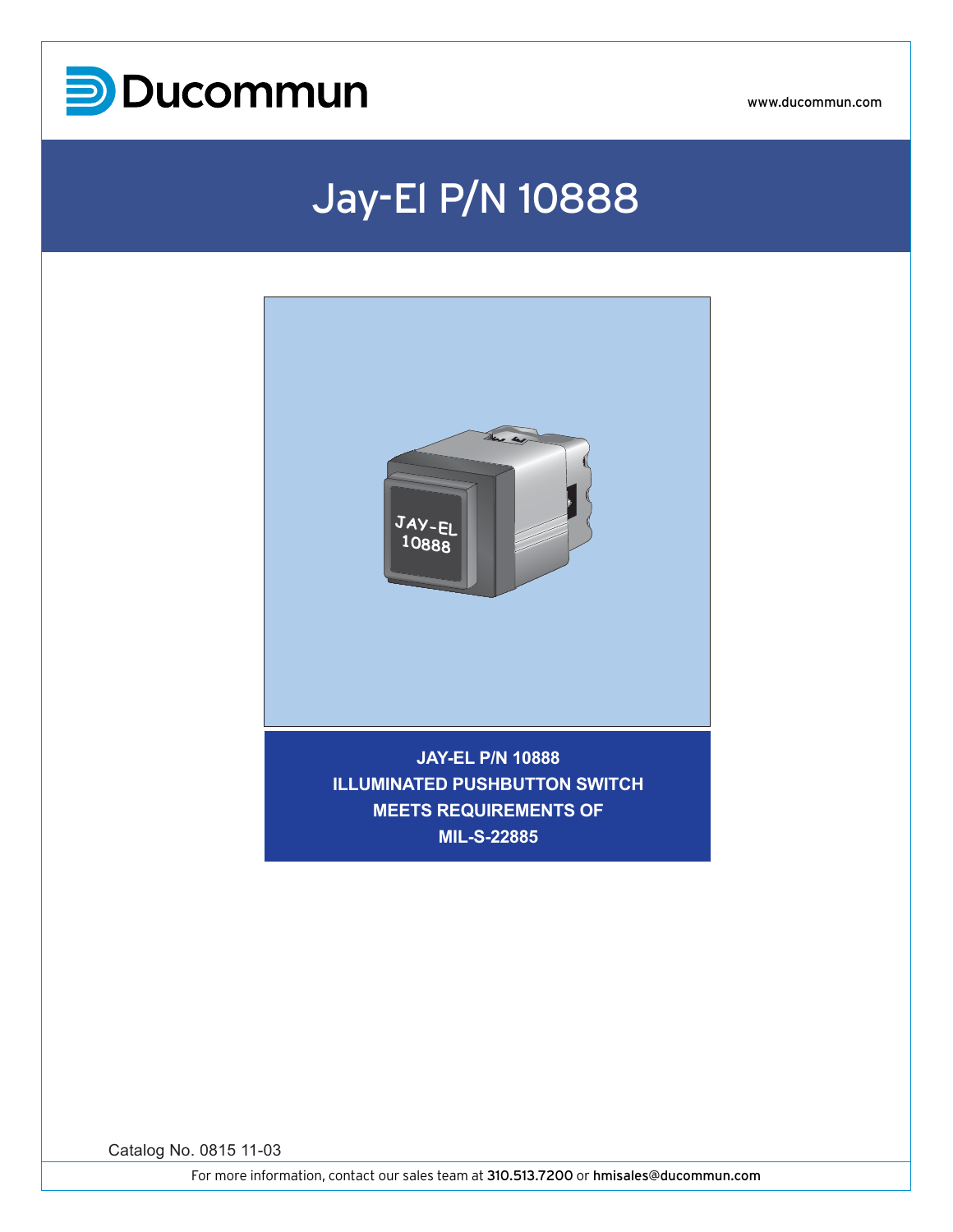

## **P**Ducommun



### **ENGINEERING SPECIFICATIONS**

### **ELECTRICAL**

Switch Contacts:

Silver alloy contacts are standard. Gold contacts are recommended for reliable low level switching below 1.0 amperes.

Basic Switch contacts per Mil-S 8805/101 Switch Ratings:

|                        | Sea Level,. 28VDC  | 50,000 feet, 28VDC |
|------------------------|--------------------|--------------------|
| Load                   | NO or NC           | NO or NC           |
|                        | (Amperes, maximum) | (Amperes, maximum) |
| Resistive<br>Inductive | 8.0<br>5.0         | 8.0<br>3.0         |
| Lamp                   | 1.0                |                    |

**SILVER CONTACTS**

- 1/ Inrush, 10:1 for 20 milliseconds maximum.
- 2/ Minimum conditions are dependent on use and atmospheric conditions. Contact Jay-El for detailed application information.

### **GOLD CONTACTS**

|        |                              | Sea Level<br>and<br>50,000 Feet   |
|--------|------------------------------|-----------------------------------|
| JAY-EL | Max. Voltage<br>Max. Current | 28VDC<br>1 Amp. Res. . 5 Amp. Ind |

#### Contact Resistance:

3 Ohms maximum at low level load 10 Milliamps, 30 Millivolts Low Level, 10 Milliamps, 30 Millivolts Logic, 10 Milliamps, 5 Volts 25 Milliohms maximum in accordance with MIL-S-22885 for switch contacts and 1 OHM maximum in accordance with MIL-S-22885 for lamp contacts.

Electrical Life:

25,000 cycles at rated loads per Para. 3.6.24 of MIL-S-22885C.

### **ENVIRONMENTAL**

| In accordance with MIL-S-22885 & MIL-S-901 |                                            |  |  |  |  |
|--------------------------------------------|--------------------------------------------|--|--|--|--|
| Temperature:                               | High + $85^{\circ}$ C Low -55 $^{\circ}$ C |  |  |  |  |
| Explosion:                                 | Per Mil-Std-810, Method 511                |  |  |  |  |
|                                            | Procedure II                               |  |  |  |  |
| Humidity:                                  | Per Mil-Std-202, Method 106                |  |  |  |  |
| Vibration:                                 | 10-2000Hz @ 0.6DA or 15 G                  |  |  |  |  |
|                                            | (Peak) whichever is less.                  |  |  |  |  |
| Shock:                                     | 75G's, 6millseconds,                       |  |  |  |  |
|                                            | Half sine & MIL-S-901C                     |  |  |  |  |
| EMI:                                       | Per Mil-Std-285                            |  |  |  |  |
| SPLASH PROOF:                              | MIL-STD-108                                |  |  |  |  |
|                                            |                                            |  |  |  |  |

### **MECHANICAL**

Actuation Force: To total travel Unsealed 2 to 5 pounds Sealed 2 to 5.5 pounds To switch contact transfer: 1 to 3.5 pounds.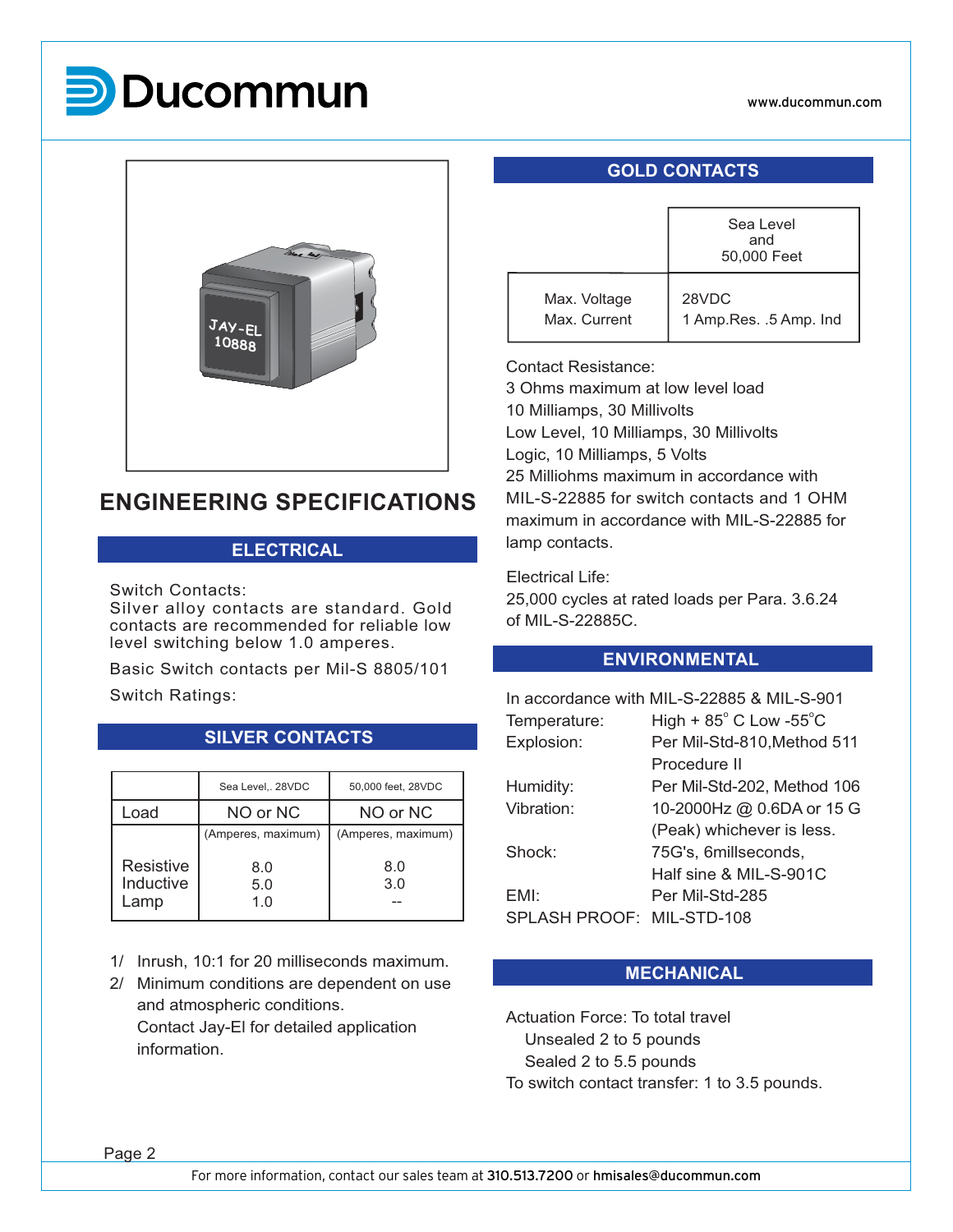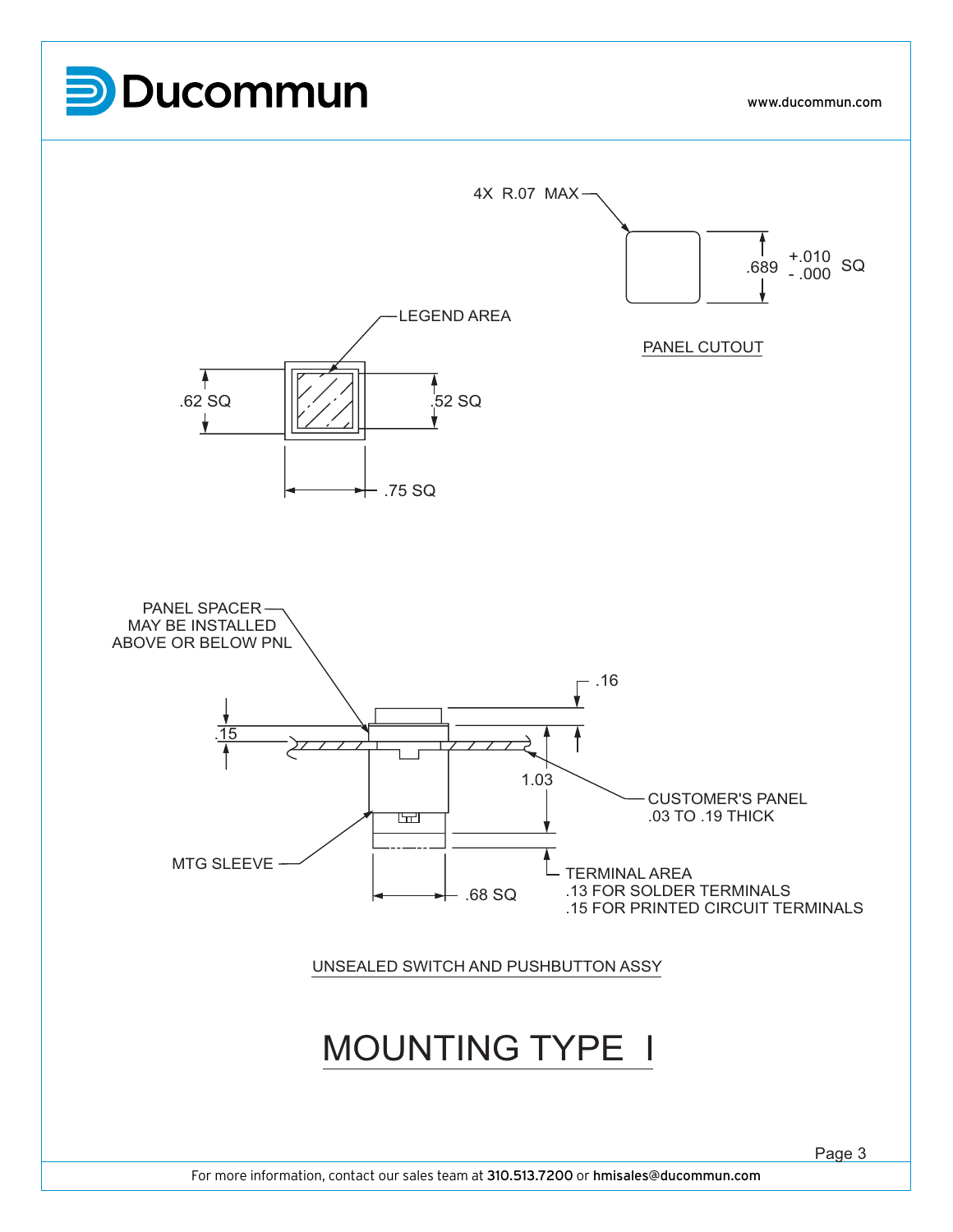# **P**Ducommun

www.ducommun.com

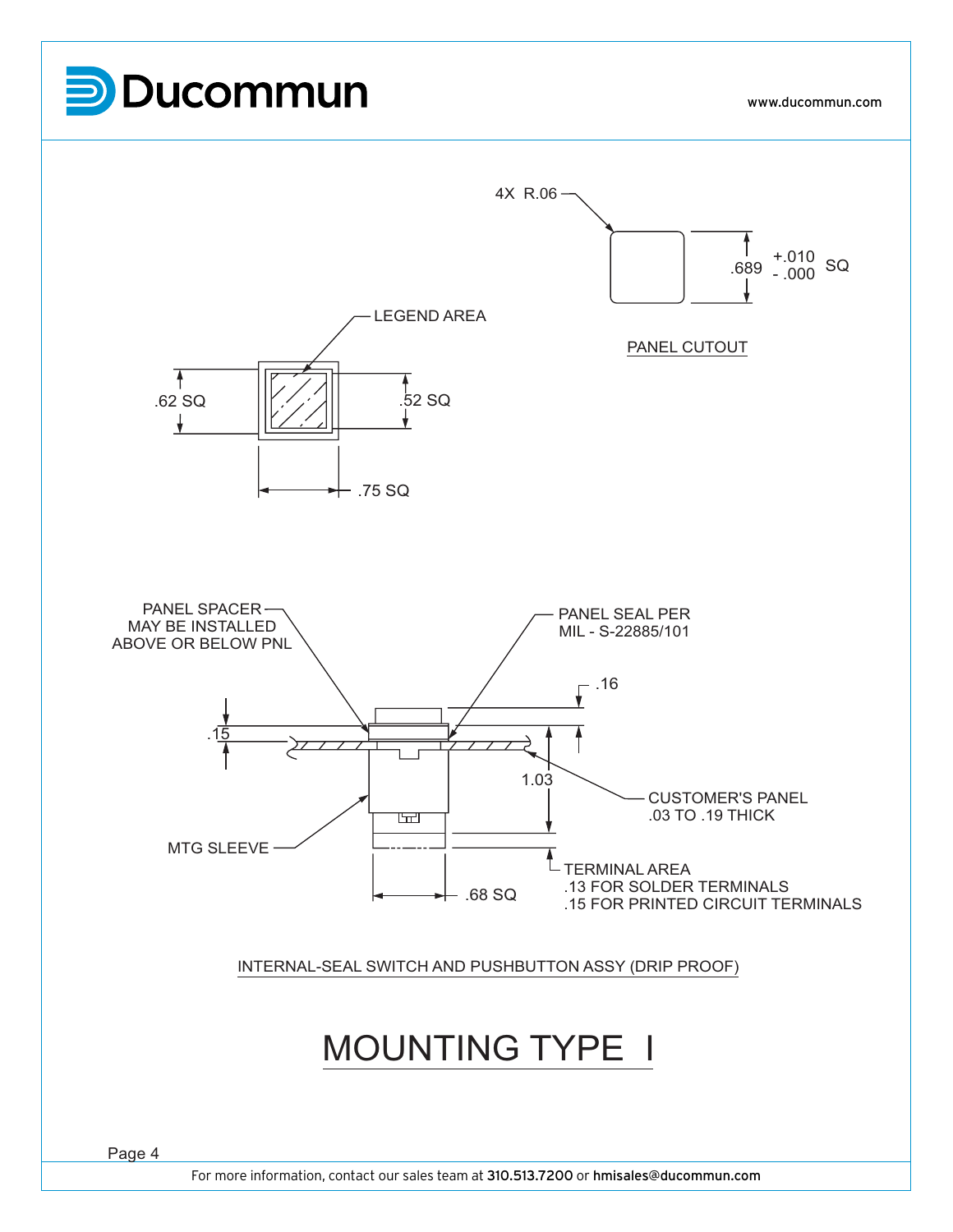

For more information, contact our sales team at 310.513.7200 or hmisales@ducommun.com

Page 5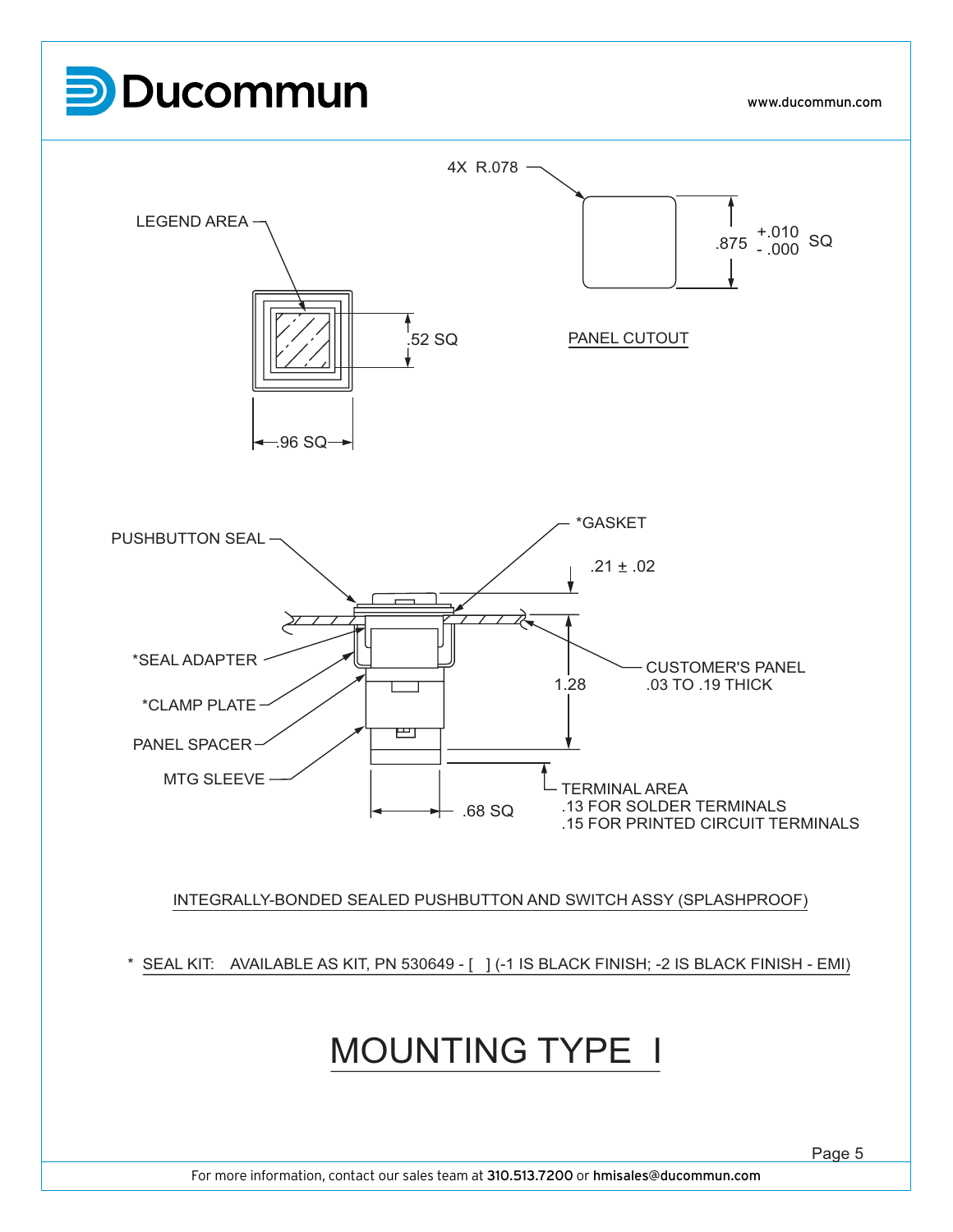





UNSEALED SWITCH AND PUSHBUTTON FOR PLUG-IN MATRIX

### MOUNTING TYPE III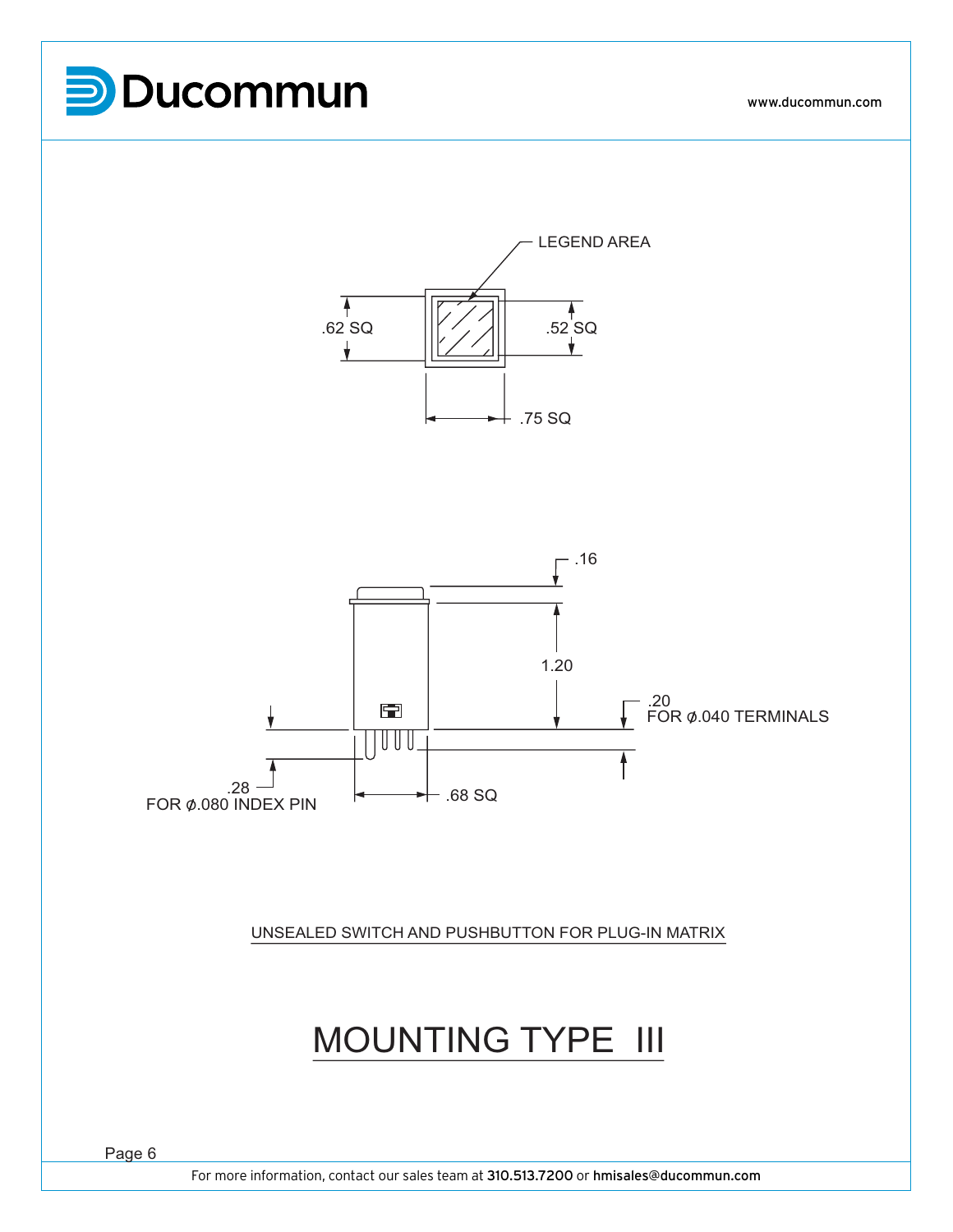**SW 1 SW 1 SW 1 SW 2 SW 1 SW 2 WITH SOLDER TERMINALS OR PRINTED CIRCUIT TERMINALS 810 INDICATOR ONLY**<br> **DPDT**  $-$  DPDT  $-$ 1 I **11 6252 7 4** $\curvearrowleft$ ₽ **2 3 2 3 2 2 3 3 3 MOMENTARY ACTION NC NO NO DOUBLE POLE 10 9 6 9 6 9 6 9 6 6 9 11 12 9 2 3**  $\frac{2}{3}$ <br>  $\frac{1}{3}$ <br>  $\frac{1}{3}$ <br>  $\frac{1}{3}$  $-0$  11  $-0$  11  $-0$  11 **12**  $-0$  11 **11 11**  $12 \Omega$ **12 12 8**COMMON GROUND LAMP CIRCUIT **32<sup>5</sup> NC**  $\overline{10}$  5 **M**<br>Depth<br>Depth<br>Depth **8 8 ALTERNATE ACTION NO 1 NO 1 SINGLE POLE 5 NC 5 NC**  $8^\circ$ **NC 7 2 3 NC 7 8 6 NO 1 NO 1 10 10 NO 4 NO 4 INDICATOR 325MOMENT**<br>2<br>2  $1 \frac{2}{2}$ **3 6 2 3 6 2 3 6 2 3 2 3 6 1 4 1 4 1 6 S**<br>SINGLE P **5 5 7 5 7** <u>.</u> **8 8 8 10 38 10 <sup>12</sup> <sup>9</sup> 11 12 <sup>9</sup>** 11 <sup>12</sup><br><sup>9</sup> <sup>9</sup> **11**  $\mathbb{D}$  12<br>መ ª መ **11 12 <sup>9</sup> 11 12 <sup>9</sup> 11 12 9 11 SW2 SW 1 SW 1 SW 1 SW 2 SW 1 SW 2 8SINGLE POLE DOUBLE POLE INDICATOR ONLY SINGLE POLE DOUBLE POLE 3**MOMENTARY ACTION **9MAINTAINED DEPRESSED MAINTAINED DEPRESSED ALTERNATE ACTION MOMENTARY ACTION NO SWITCH ACTION ALTERNATE ACTION**

Page 7

### **COMMON GROUND LAMP CIRCUIT**

**P**Ducommun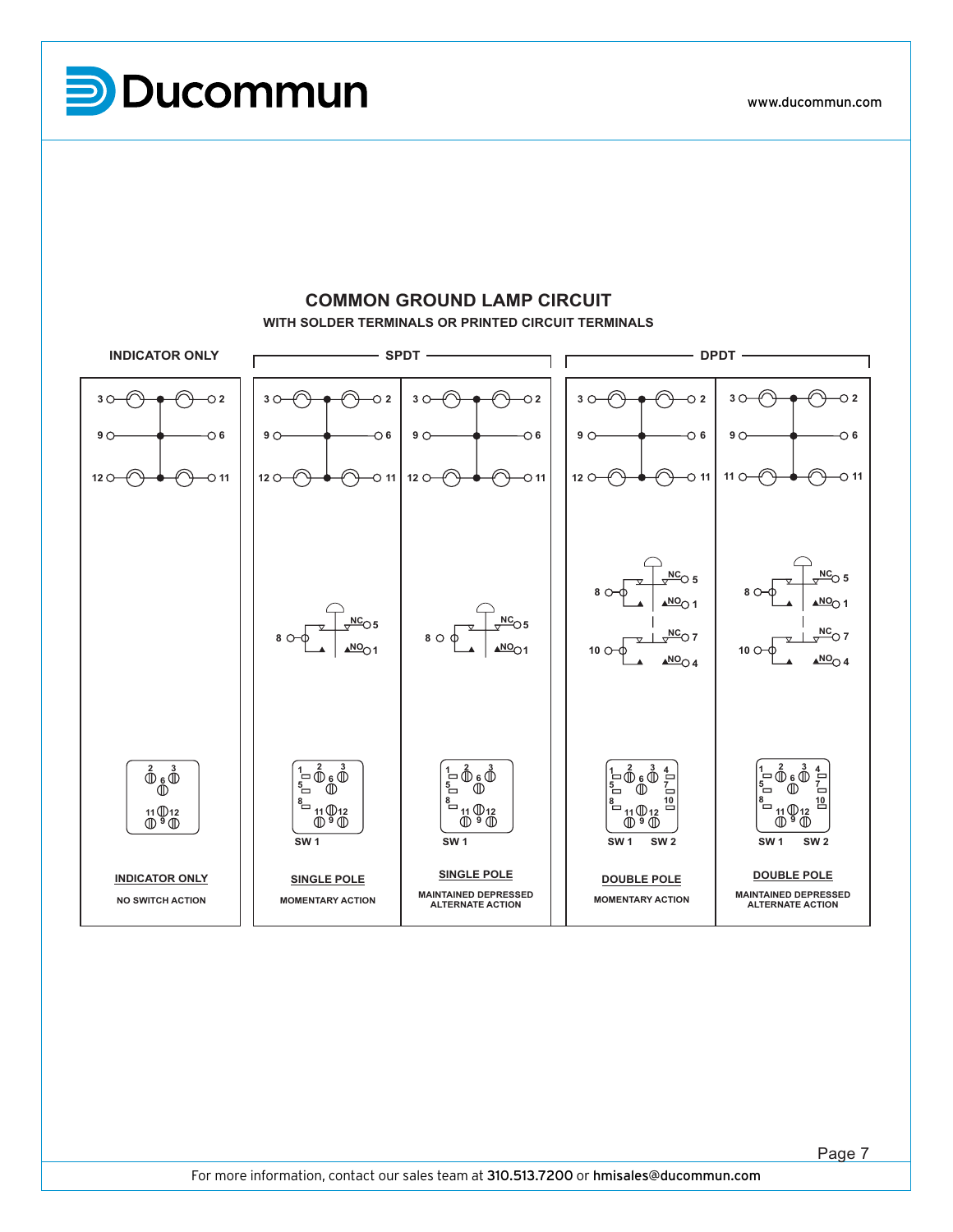**P**Ducommun

Page 8



### **SPLIT GROUND LAMP CIRCUIT WITH SOLDER TERMINALS OR PRINTED CIRCUIT TERMINALS**

Page 8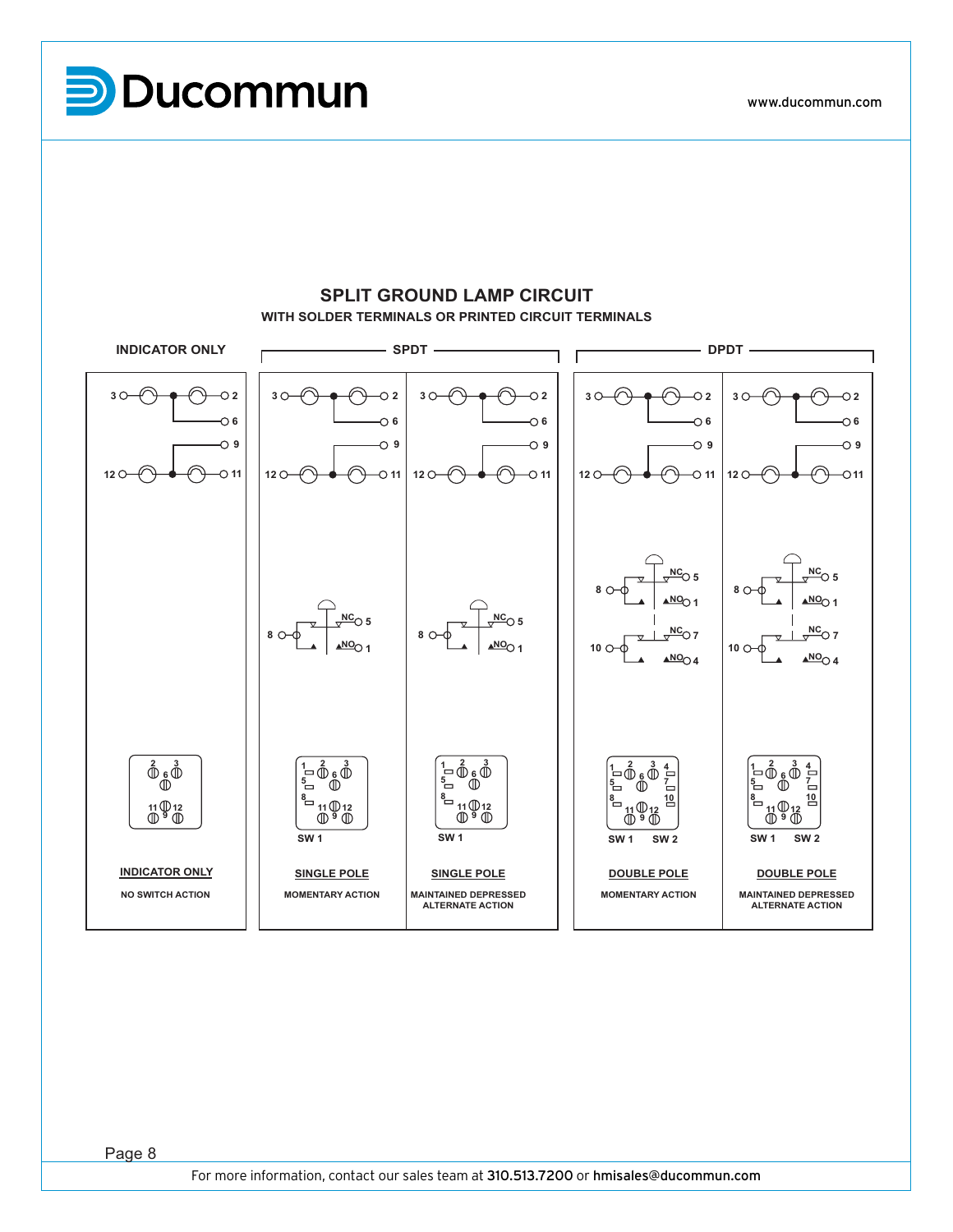





Page 9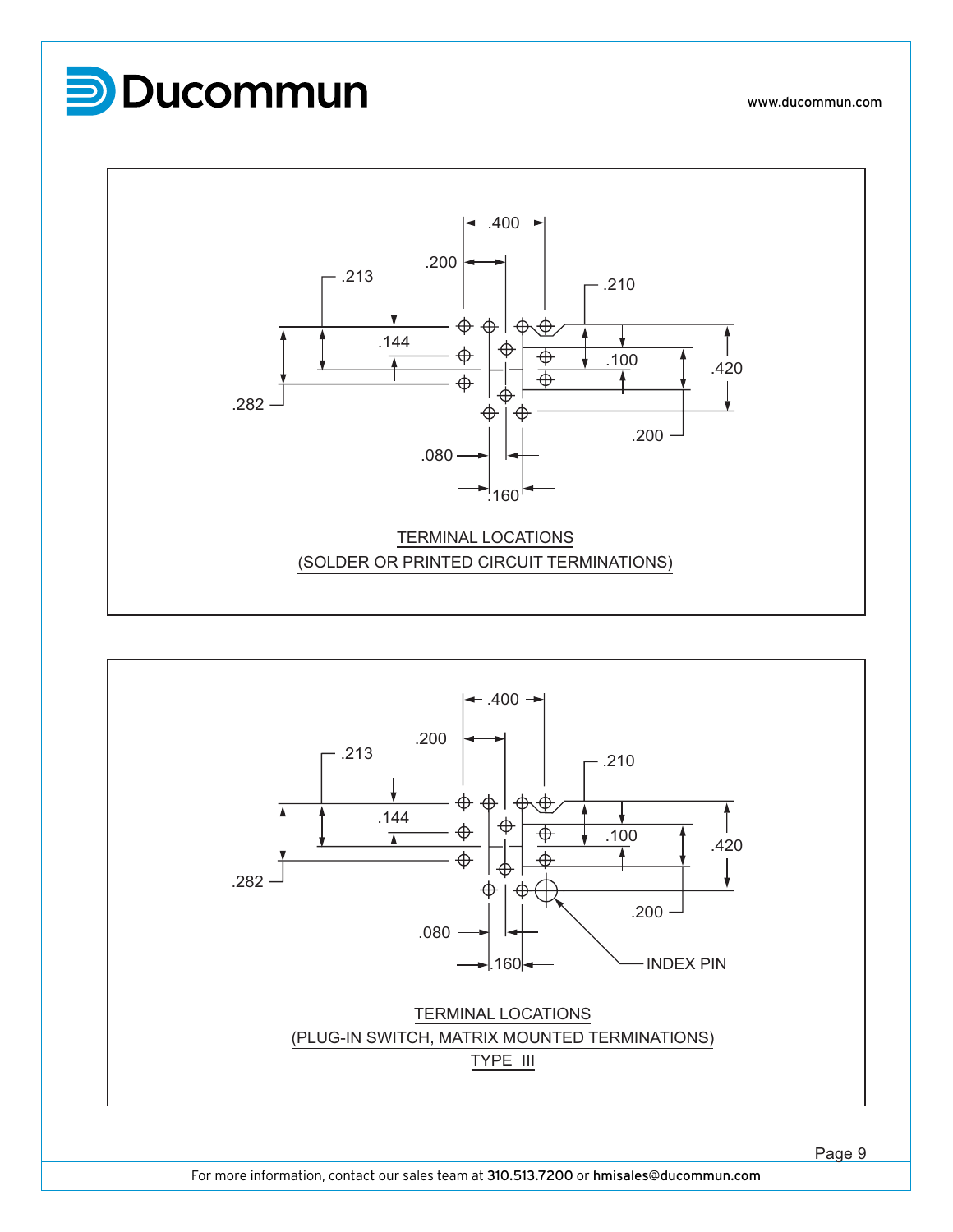

**ORDERING PROCEDURE -** Fill out Preliminary Product Specification using Tables below and submit to Jay-El for Customer Code assignment.

| <b>TABLE 1</b><br><b>BASIC P/N</b> | <b>TABLE 2</b><br><b>MOUNTING TYPE</b> | TABLE 3<br><b>BEZEL COLOR</b> | <b>TABLE 4</b><br><b>SPLIT</b><br><b>GROUND</b> | <b>TABLE 5</b><br><b>EMI</b> | <b>TABLE 6</b><br><b>SEAL</b>                 | <b>TABLE 7</b><br><b>RETAINED</b><br><b>PUSHBUTTON</b> |
|------------------------------------|----------------------------------------|-------------------------------|-------------------------------------------------|------------------------------|-----------------------------------------------|--------------------------------------------------------|
| 10820                              | Ш                                      | <b>BLACK</b><br><b>CRES</b>   | <b>YES</b><br>NΟ                                | <b>YES</b><br><b>NO</b>      | <b>SPLASHPROOF</b><br>DRIP-PROOF<br><b>NO</b> | YES                                                    |

| <b>TABLE 8</b><br><b>PUSHBUTTON</b><br><b>STYLE</b> | <b>TABLE 9</b><br><b>SWITCH POLES</b>                | <b>TABLE 10</b><br><b>CONTACTS</b>                                                                                | <b>TABLE 11</b><br><b>SWITCH ACTION</b>                                                                           | <b>TABLE 12</b><br><b>UNLIGHTED</b><br><b>BACKGROUND</b><br><b>COLOR</b>                                                                                                                                      | <b>TABLE 13</b><br><b>DISPLAY DATA</b>        |
|-----------------------------------------------------|------------------------------------------------------|-------------------------------------------------------------------------------------------------------------------|-------------------------------------------------------------------------------------------------------------------|---------------------------------------------------------------------------------------------------------------------------------------------------------------------------------------------------------------|-----------------------------------------------|
| <b>STANDARD</b>                                     | <b>INDICATOR</b><br>$\circ$<br>1 SPDT<br>2 SPDT<br>2 | (ABOVE 1 AMP)<br><b>SILVER</b><br>S.<br><b>CONTACTSID</b><br>(BELOW 1 AMP)<br><b>GOLD</b><br>G<br><b>CONTACTS</b> | <b>INDICATOR</b><br>$\circ$<br><b>MOMENTARY</b><br>M<br><b>MAINTAINED</b><br><b>DEPRESSED</b><br><b>ALTERNATE</b> | <b>BLACK</b><br><b>BLK</b><br><b>DW</b><br><b>DIFFUSED</b><br><b>WHITE</b><br><b>NG</b><br>NEUTRAL<br>GRAY<br><b>RED</b><br>R<br>AMBER<br>A<br>$\check{ }$<br>YELLOW<br><b>GREEN</b><br>G<br>B<br><b>BLUE</b> | TO BE SPECIFIED ON<br><b>PRELIMINARY FORM</b> |

| <b>TABLE 14</b><br>* LIGHTED<br><b>COLOR</b>                                                                                                                                                                                                                                                                                                                                                                                     | <b>TABLE 15</b><br><b>DISPLAY TYPE</b>                                                                                                                                                                                                                                                                                                                                                                                                                                                                                                                                                                                                                                                                                                                                                                                                                                                                                                                                                                                                                                                        | <b>TABLE 18</b><br><b>CHARACTER SIZE</b><br><b>AND PLACEMENT</b> | <b>TABLE 17</b><br><b>LAMPS</b>                                                   |
|----------------------------------------------------------------------------------------------------------------------------------------------------------------------------------------------------------------------------------------------------------------------------------------------------------------------------------------------------------------------------------------------------------------------------------|-----------------------------------------------------------------------------------------------------------------------------------------------------------------------------------------------------------------------------------------------------------------------------------------------------------------------------------------------------------------------------------------------------------------------------------------------------------------------------------------------------------------------------------------------------------------------------------------------------------------------------------------------------------------------------------------------------------------------------------------------------------------------------------------------------------------------------------------------------------------------------------------------------------------------------------------------------------------------------------------------------------------------------------------------------------------------------------------------|------------------------------------------------------------------|-----------------------------------------------------------------------------------|
| $\mathsf{C}$<br><b>CLEAR</b><br>R.<br><b>RED</b><br>AMBER<br>$\mathsf{A}$<br>Y<br>YFLLOW<br>G<br><b>GREEN</b><br><sub>B</sub><br><b>BLUE</b><br><b>DIFFUSED</b><br><b>DW</b><br><b>WHITE</b><br><b>WHITE</b><br>WL.<br><b>LIGHT</b><br><b>NUFTRAL</b><br>NG<br><b>GRAY</b><br>AVIATION<br>AG<br><b>GREEN</b><br><b>AVIATION</b><br>AY.<br>YFLLOW<br><b>AG1 AVIATION</b><br><b>GREEN 1</b><br>BLUE <sub>1</sub><br>B <sub>1</sub> | 1. BLACK CHARACTERS ON DIFFUSED WHITE BACKGROUND.<br>BACKGROUND ILLUMINATES IN COLOR.<br>2. REPLACED BY DISPLAY TYPE 7.<br>3. UNREADABLE BEFORE LIGHTED, OPAQUE CHARACTERS ON<br>NUETRAL GRAY ILLUMINATING BACKGROUND.<br>4. ILLUMINATING CHARACTERS ON BLACK BACKGROUND.<br>CHARACTERS SHALL NOT APPEAR ILLUMINATED IN UNLIT<br>CONDITION.<br>5. CONTRASTING OPAQUE CHARACTERS ON ILLUMINATING<br>COLORED BACKGROUND, BLACK CHARACTERS ON YELLOW<br>OR AMBER BACKGROUND. WHITE CHARACTERS ON ALL<br>OTHER COLORS.<br>6. DISPLAY TYPES NOT COVERED BY THIS TABLE SHOULD BE<br>SPECIFIED BY A NOTE ON PURCHASE ORDER OR MAY BE<br>SPECIFIED ON JAY-EL CUSTOMER SPECIFICATION.<br>7. WHITE CHARACTERS ILLUMINATE IN COLOR ON BLACK<br>BACKGROUND.<br>8. SUNLIGHT READABLE ILLUMINATING CHARACTERS ARE HIDDEN<br>BEFORE LIGHTED. BLACK BACKGROUND. CHARACTERS ARE<br>VISIBLE IN DIRECT SUNLIGHT. (10,000FC) WHEN LIGHTED.<br>9. SUNLIGHT READABLE ILLUMINATING BLACK BACKGROUND IS<br>HIDDEN BEFORE LIGHTED, BLACK OPAQUE, CHARACTERS ARE<br>VISIBLE IN DIRECT SUNLIGHT (10,000FC) WHEN LIGHTED. | <b>SEE CHARACTER</b><br><b>INFORMATION</b><br><b>CHARTS</b>      | T <sub>1</sub><br>NO.<br>VOLTS<br>3071<br>5<br>5<br>718<br>28<br>6839<br>OR EQUIV |

### **\* \* DISPLAY TYPE 8 AVAILABLE WITH .012 STROKE WIDTH ONLY**

#### NOTES:

- \* AG OR AY SHOULD BE SPECIFIED WHEN GREEN OR YELLOW IS TO MEET MIL C 25050 AY APPEARS AMBER WHEN ILLUMINATED.
- \* B1 AND AG1 SPECIAL HIGH BRIGHT BLUE & GREEN RECOMMENDED FOR DISPLAY TYPE 8.

Page 10